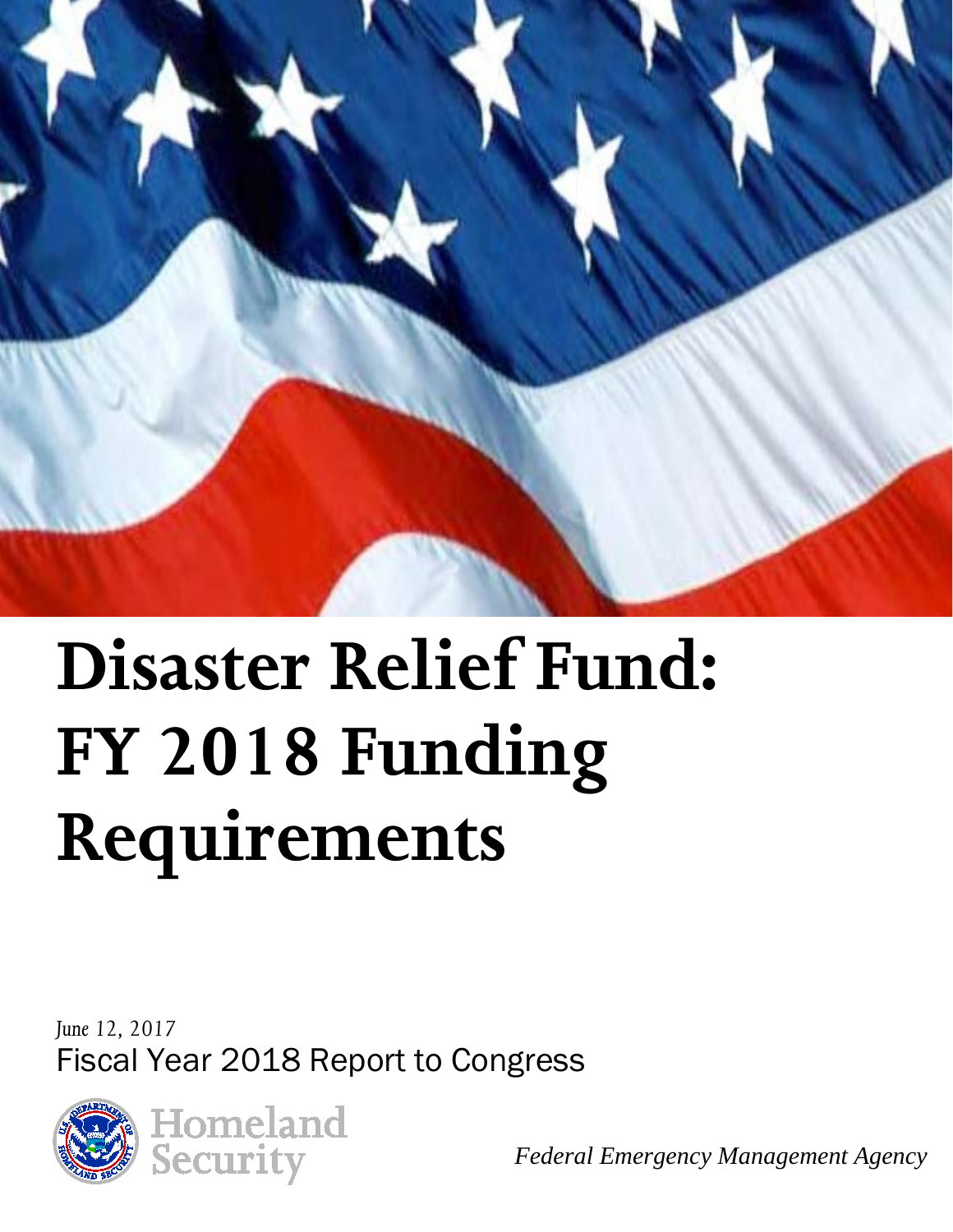

# Disaster Relief Fund: FY 2018 Funding Requirements

# **Table of Contents**

| $\mathbf{I}$ . |                                                                                          |  |
|----------------|------------------------------------------------------------------------------------------|--|
| Π.             |                                                                                          |  |
| III.           |                                                                                          |  |
|                |                                                                                          |  |
| IV.            |                                                                                          |  |
|                |                                                                                          |  |
|                |                                                                                          |  |
|                |                                                                                          |  |
|                |                                                                                          |  |
|                |                                                                                          |  |
|                |                                                                                          |  |
|                |                                                                                          |  |
|                |                                                                                          |  |
|                |                                                                                          |  |
|                |                                                                                          |  |
|                | F.                                                                                       |  |
|                | G.                                                                                       |  |
|                |                                                                                          |  |
|                | Appendix: DRF Catastrophic Event Obligations and Estimates Delineated by Event and State |  |
|                |                                                                                          |  |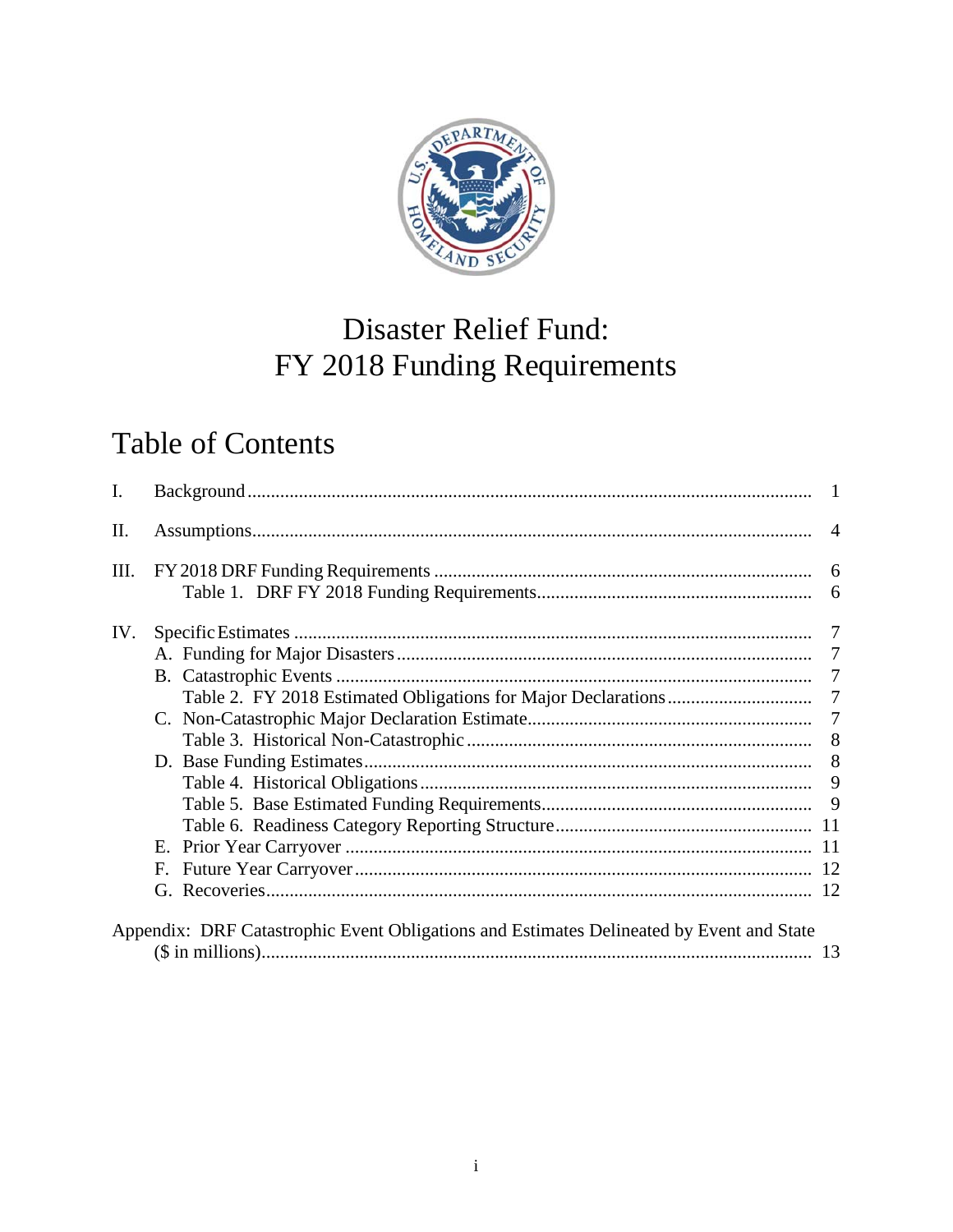## <span id="page-2-0"></span>I. Legislative Language

This document has been compiled pursuant to language set forth in the Fiscal Year (FY) 2017 Department of Homeland Security (DHS) Appropriations Act (P.L. 115-31) and accompanying House Report 114-668.

The language in P.L. 115-31 states:

The reporting requirements in paragraphs (1) and (2) under the heading "Federal Emergency Management Agency, Disaster Relief Fund" in the Department of Homeland Security Appropriations Act, 2015 (Public Law 114-4) shall be applied in fiscal year 2017 with respect to budget year 2018 and current fiscal year 2017, respectively, by substituting "fiscal year 2018" for "fiscal year 2016" in paragraph (1).

House Report 114-668 states:

The Committee continues statutory requirements for annual and monthly DRF reporting. While prior year statutory requirements directing the posting of Public Assistance grants and mission assignments are not continued, the Committee expects FEMA to post such information to the Agency's website in the same manner as directed in Public Law 114–4.

P.L. 114-4 (referenced above) states:

*Provided*, That the Administrator of the Federal Emergency Management Agency shall submit to the Committees on Appropriations of the Senate and the House of Representatives the following reports, including a specific description of the methodology and the source data used in developing such reports.

(1) an estimate of the following amounts shall be submitted for the budget year at the time that the President's budget proposal for fiscal year 2016 [2018] is submitted pursuant to section 1105(a) of title 31, United States Code:

(A) the unobligated balance of funds to be carried over from the prior fiscal year to the budget year;

(B) the unobligated balance of funds to be carried over from the budget year to the budget year plus 1;

(C) the amount of obligations for non-catastrophic events for the budget year;

(D) the amount of obligations for the budget year for catastrophic events delineated by event and by State;

(E) the total amount that has been previously obligated or will be required for catastrophic events delineated by event and by State for all prior years, the current year, the budget year, the budget year plus 1, the budget year plus 2, and the budget year plus 3 and beyond;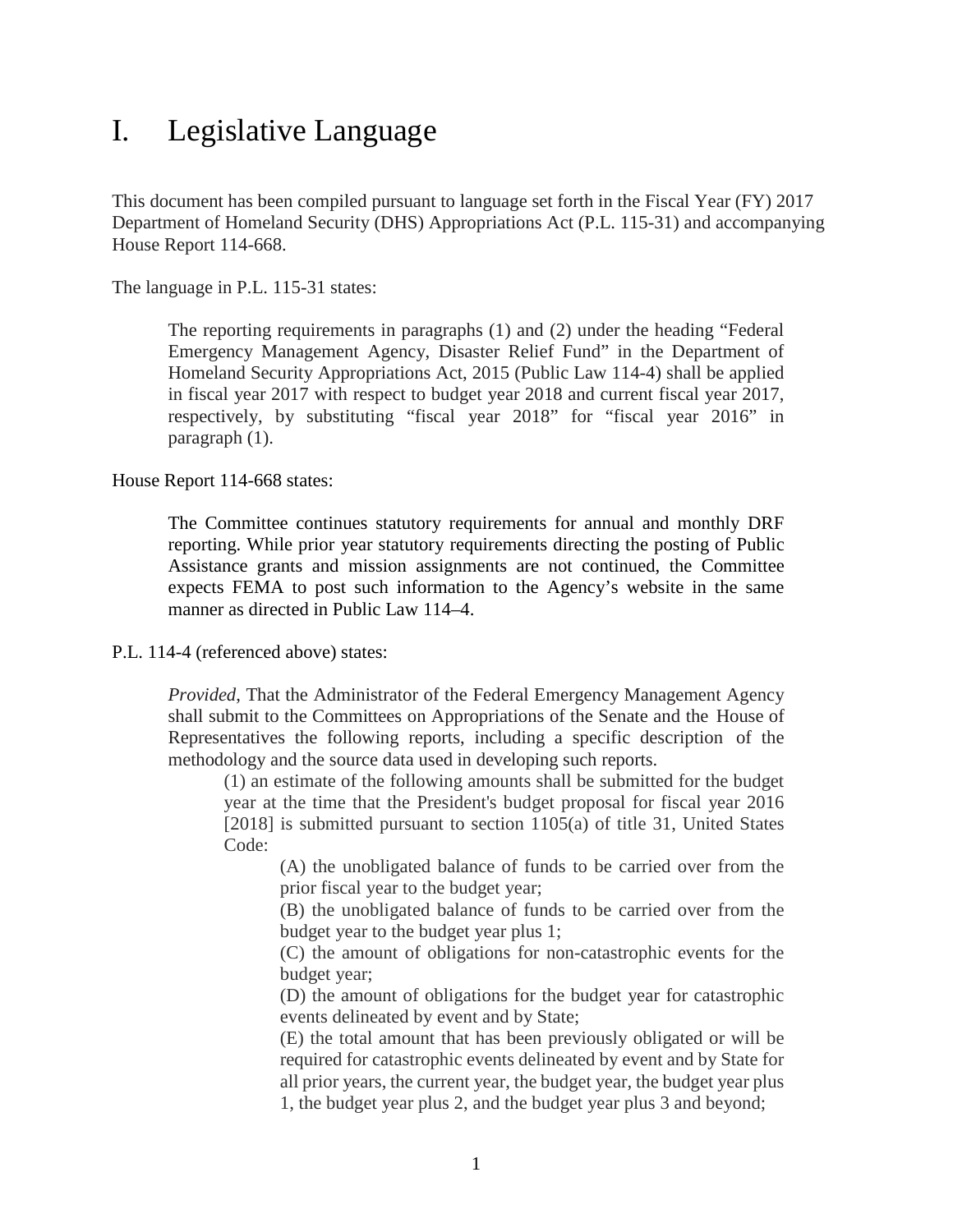(F) the amount of previously obligated funds that will be recovered for the budget year;

(G) the amount that will be required for obligations for emergencies, as described in section 102(1) of the Robert T. Stafford Disaster Relief and Emergency Assistance Act (42 U.S.C. 5122(1)), major disasters, as described in section 102(2) of the Robert T. Stafford Disaster Relief and Emergency Assistance Act 42 U.S.C. 5122(2)), fire management assistance grants, as described in section 420 of the Robert T. Stafford Disaster Relief and Emergency Assistance Act (42 U.S.C. 5187), surge activities, and disaster readiness and support activities; and

(H) the amount required for activities not covered under section  $251(b)(2)(D)(iii)$  of the Balanced Budget and Emergency Deficit Control Act of 1985 (2 U.S.C. 901(b)(2)(D)(iii); Public Law 99-177);[.]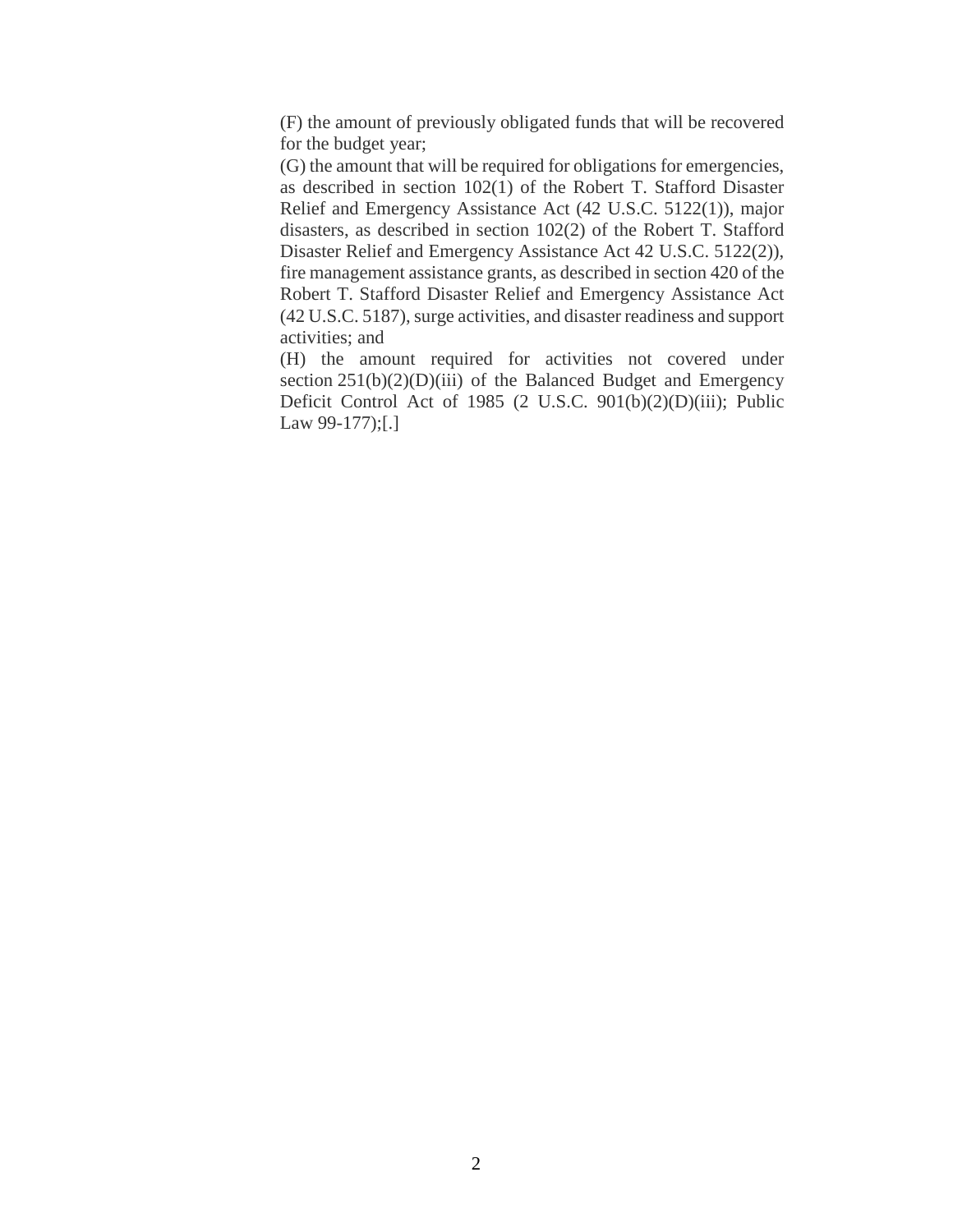## II. Background

The acting Federal Emergency Management Agency (FEMA) Administrator, pursuant to P.L. 115-31, is providing this report on the Disaster Relief Fund (DRF) budget requirements as part of the President's Budget submission for FY 2018. Specifically, the reporting requirements include:

- The amount that will be required for obligations for emergencies, as defined in Section 102(1) of the Robert T. Stafford Disaster Relief and Emergency Assistance Act (42 U.S.C. 5122 (1)); for major disasters, as defined in Section 102(2) of the Robert T. Stafford Disaster Relief and Emergency Assistance Act (42 U.S.C. 5122 (2)); for fire management assistance grants, as defined in Section 420 of the Robert T. Stafford Disaster Relief and Emergency Assistance Act (42 U.S.C. 5187); surge activities; and disaster readiness and support activities.
- The amount that will be obligated for catastrophic events.
- The amount that will be obligated for the noncatastrophic disasters.
- The amount that will be required for activities not covered under Section 251(b)(2)(D)(iii); P.L. 99-177.
- The unobligated balance of funds in the DRF that has been carried over from the prior fiscal years.
- The unobligated balance of funds in the DRF that will be carried over in the next fiscal year.
- The amount of previously obligated funds that will be recovered for the budget year.
- The amount of funds that previously were obligated or will be required for catastrophic events, delineated by event and state for all prior years, the current year, the budget year plus one, the budget year plus two, and the budget year plus three.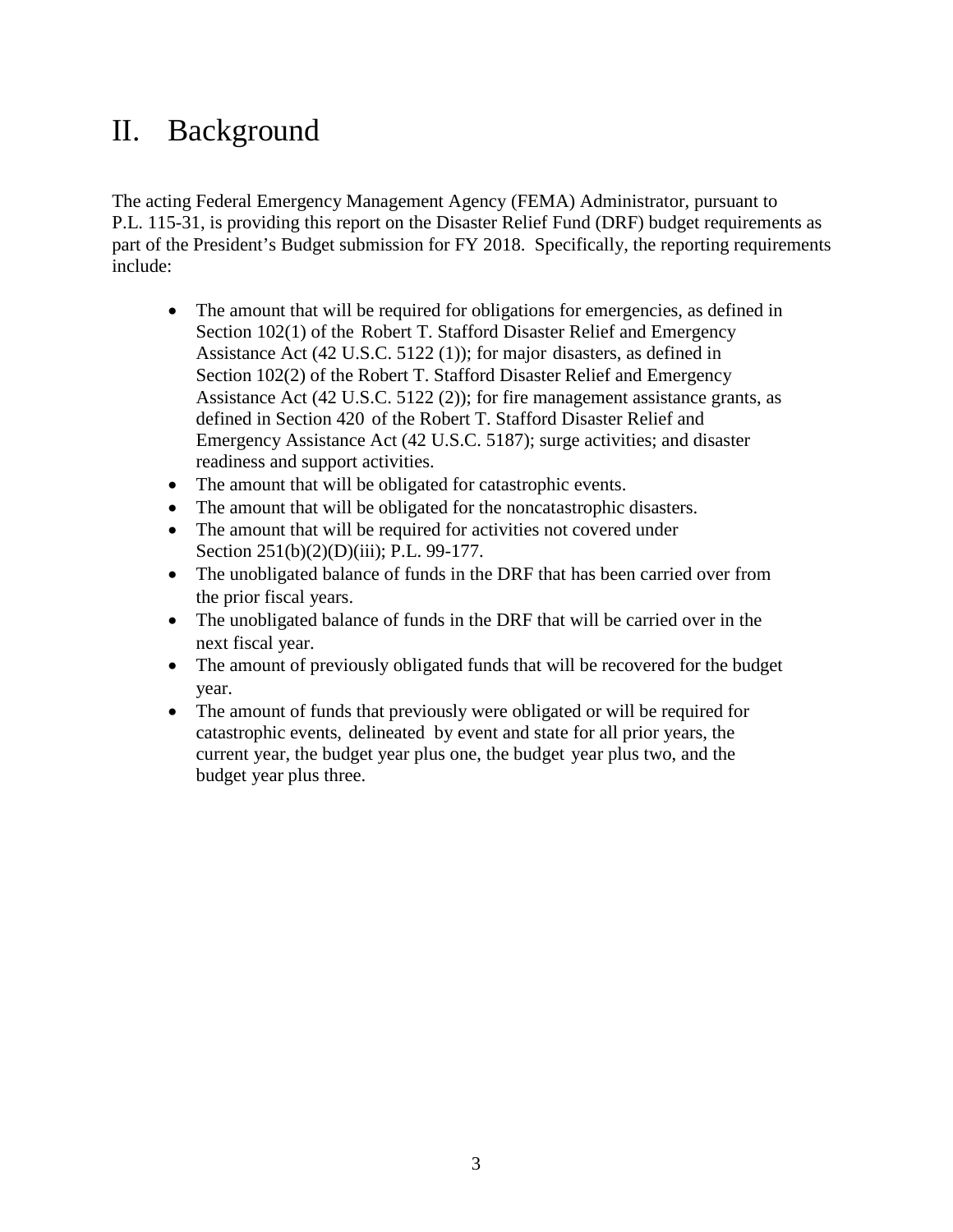## <span id="page-5-0"></span>III. Assumptions

Providing cost estimates for responses to events that, in some cases, have yet to occur can be complex and imprecise, given various factors throughout the fiscal year that could alter the estimates; total amount, category of expense, and/or timing of the obligation could change. To that end, several assumptions, listed below, should be considered with respect to the cost estimates presented.

- 1. The estimates assume that no new catastrophic events will occur during the budget year. A catastrophic event is defined as a disaster or a grouping of disasters (i.e., a disaster event) resulting in a total projected cost to the Federal Government in excess of \$500 million. As in prior years, the budget assumes that future catastrophic events during the budget year will be funded separately with supplemental appropriations.
- 2. Estimates for catastrophic events that already have occurred encompass bottom-up cost estimates obtained from FEMA staff working with state and local governments to support disaster relief. Given FEMA's bottom-up cost estimating approach, and given that the spending plans typically do not go beyond one fiscal year, estimates for FY 2018 and beyond are derived primarily from available cost estimate information. Further, the actual timing of the obligations is subject to the required clearance and approval processes.
- 3. Estimates for noncatastrophic costs are based on a rolling 10-year average of prior-year noncatastrophic obligations. The estimates assume that the noncatastrophic spending in the budget year holds to this average.
- 4. The amount of funds that can be expected to be recovered in a given year depends on a number of factors, including availability and sufficiency of resources to close out contracts and grants, active participation from other federal agencies in validating and closing out mission assignment (MA) balances, and obligation reviews and adjustments during the fiscal year that reduce future recovery of funds. The recovery estimate reflects our current analysis of existing open obligations, historical trends, prior-year aggressive recovery efforts, and the impact of enhanced funds management and controls (e.g., Strategic Funds Management, timelier review, and closeout of MAs during year of execution, etc.). Although some variability is inherent, the quantity of recovered funds is expected to continue to decline because of improved estimation and funds management. Additionally, provisions in the 2011 Budget Control Act require that recovery of funds obligated post-2012 be posted to the DRF category (i.e., Major Disaster Relief or Base) from which the original obligation was made, which will result in fewer funds being applied to the Base.
- 5. The estimates assume that no major policy or legislative changes will be enacted during the budget year that could affect the projections significantly. Policy changes or new legislative mandates that are enacted without associated resource considerations could affect the estimates. For example, the impact to the DRF from new authorities granted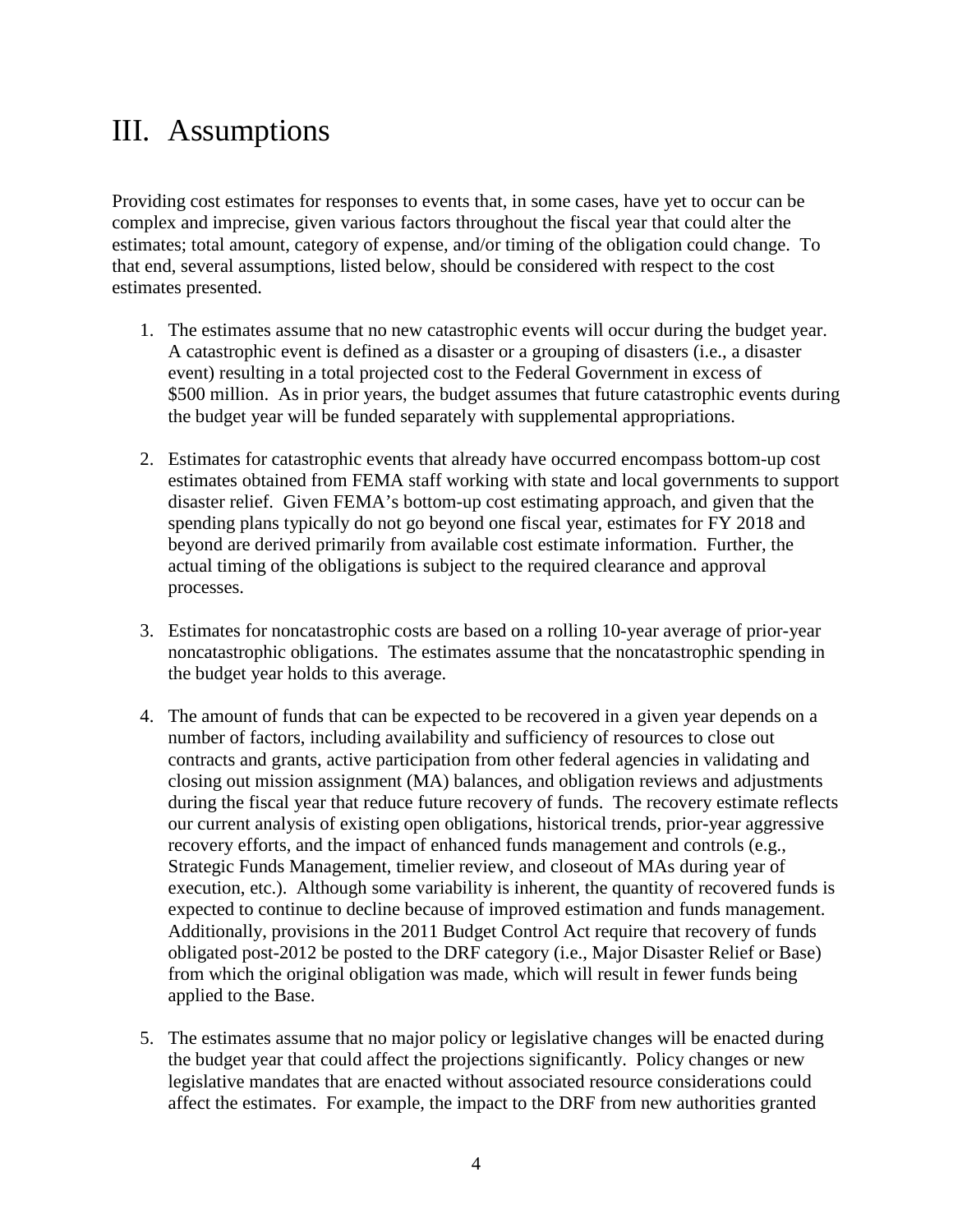within the Sandy Recovery Improvement Act of 2013 (part of the Disaster Relief Appropriations Act, 2013 (P.L. 113-2)) resulted in additional obligations in excess of \$1 billion in FY 2016 for Hurricane Katrina-capped public assistance grants.

6. The estimates are derived independently of projections of estimated carryover DRF balances from FY 2017 into FY 2018. Even though the DRF traditionally carries a fund balance across fiscal years, the potential for carryover, which can be affected by new FY 2017 catastrophic or other disaster events that FEMA cannot predict, has not been factored into the computation of FY 2018 requirements. These carryover balances are expected to be used to support funding of past catastrophic events—primarily the 2016 Louisiana Floods, and Hurricanes Katrina, Sandy, and Matthew—as well as variances in historical disaster spending averages, beyond the estimates included for FY 2018 and later.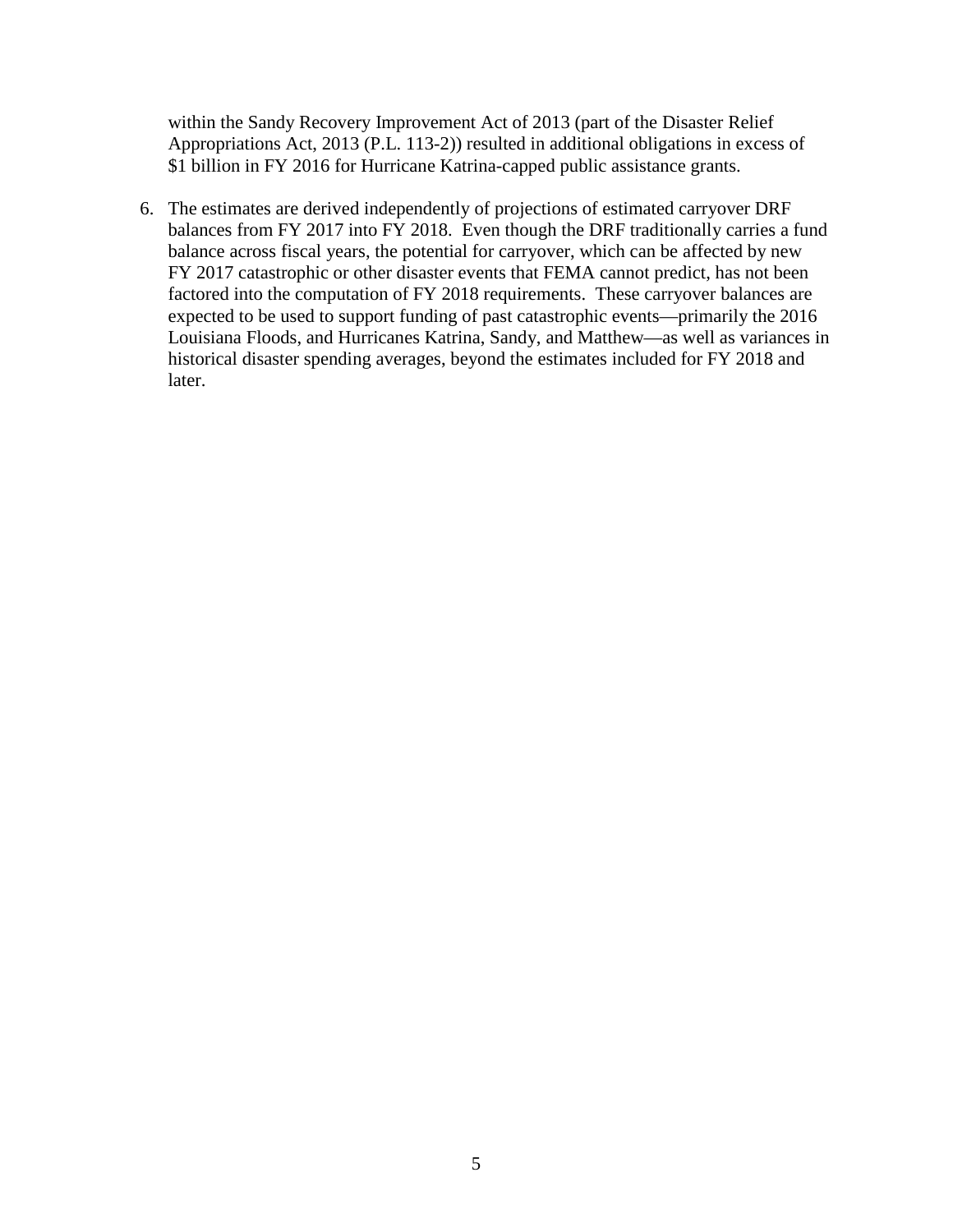## <span id="page-7-0"></span>IV. FY 2018 DRF Funding Requirements

Table 1 summarizes the estimated DRF funding requirements for FY 2018. In consideration of the assumptions listed in Section II of this report, a number of factors can cause significant variability in disaster spending in any given year.

The level of disaster activity can vary significantly from one year to the next. An obvious issue with predicting disaster activity and related costs stems from the inability to predict weather patterns, geologic events, incidents of terrorism, and other DRF-related funding scenarios over the long term, from budget year to budget year.

A secondary issue arises when one of these events occurs and resources are diverted from existing recovery and mitigation efforts to address these new, urgent, and immediate concerns. Thus, what should be a predictable spending pattern for ongoing recovery efforts may change as more urgent needs take precedence.

Another overarching issue in predicting DRF budget needs stems from the variability (scope, impact, location, type of requirements, state and local capabilities, etc.) inherent in disaster requirements. For example, projections included for past catastrophic events rely on estimates provided by regional FEMA staff working closely with states and localities based on assessment of the above factors.

<span id="page-7-1"></span>The projections in this report reflect monthly estimates in a static environment. As depicted in Table 1 below, a reserve of \$1 billion is included to ensure that the FEMA maintains the ability to fund initial response operations related to a new catastrophic event.

| <b>DRF FY 2018 Requirement</b><br>(Dollars in Millions) |             |           |               |              |  |  |  |  |
|---------------------------------------------------------|-------------|-----------|---------------|--------------|--|--|--|--|
|                                                         | <b>Base</b> |           | <b>Majors</b> | <b>Total</b> |  |  |  |  |
| Major Declarations                                      |             |           |               |              |  |  |  |  |
| Catastrophic                                            | \$          | \$        | 3,435         | 3,435<br>\$  |  |  |  |  |
| Non-Catastrophic                                        |             |           | 2,658         | 2,658        |  |  |  |  |
| Subtotal                                                |             |           | 6,093         | 6,093        |  |  |  |  |
| Base                                                    |             |           |               |              |  |  |  |  |
| EM, FM, SU                                              |             | 294       |               | 294          |  |  |  |  |
| <b>DRS</b>                                              |             | 241       |               | 241          |  |  |  |  |
| Subtotal                                                |             | 535       |               | 535          |  |  |  |  |
| <b>OIG</b> Transfer                                     |             | 24        |               | 24           |  |  |  |  |
| Rescission <sup>1</sup>                                 |             | 581       |               | 581          |  |  |  |  |
| Reserve                                                 |             |           | 1,000         | 1,000        |  |  |  |  |
| Adjustment to prior year balance                        |             | (281)     |               | (281)        |  |  |  |  |
| Recoveries                                              |             | (300)     | (300)         | (600)        |  |  |  |  |
| Subtotal                                                |             | 24        | 700           | 724          |  |  |  |  |
| <b>Total</b>                                            | \$          | 559<br>\$ | 6,793         | 7,352<br>\$  |  |  |  |  |

#### **Table 1. DRF FY 2018 Funding Requirements**

1) Base rescission of \$581 million is offset by FY 2018 recoveries and reduction to prior year balances. **F**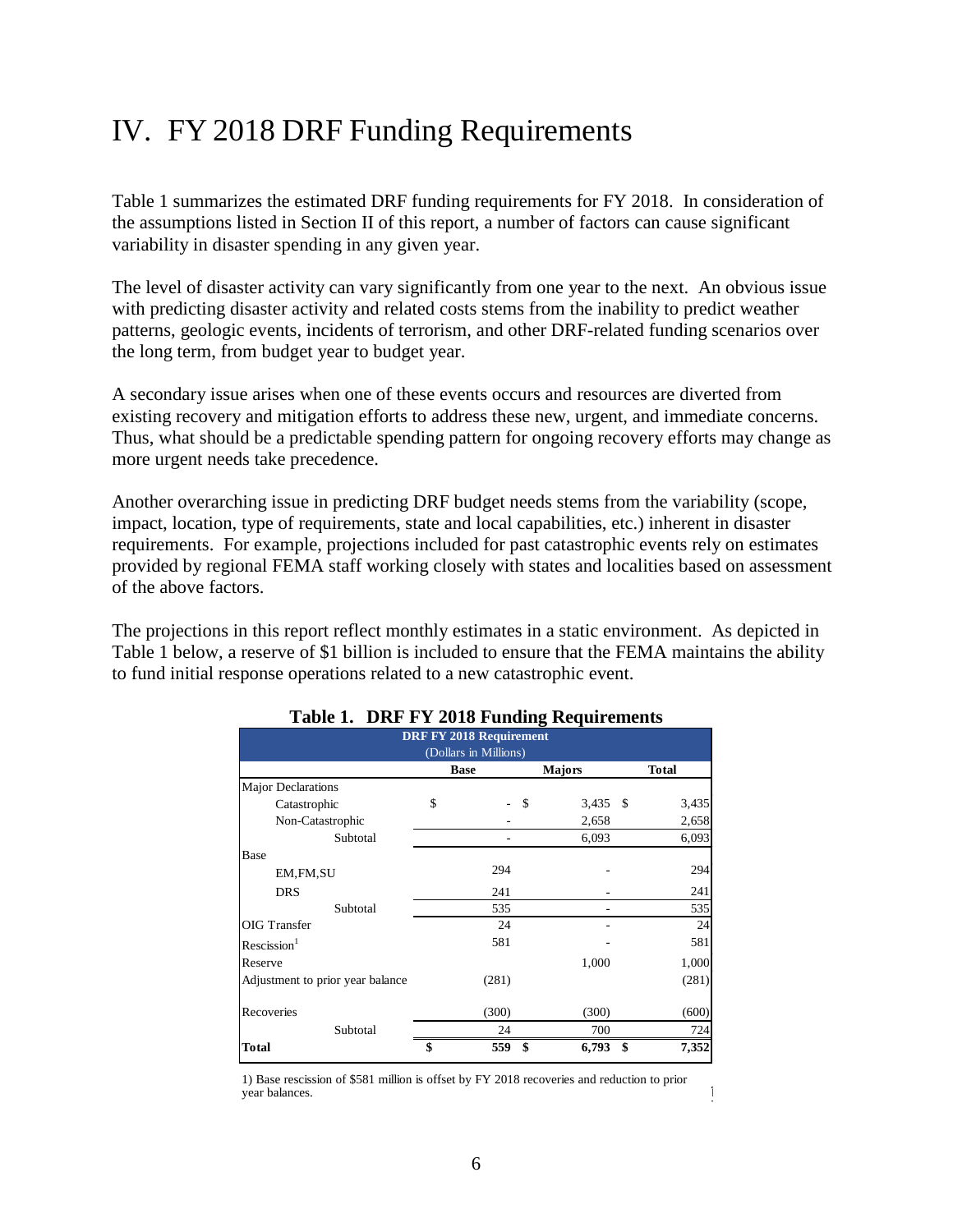## <span id="page-8-0"></span>V. Specific Estimates

## <span id="page-8-1"></span>A. Funding for Major Disasters

In estimating the funding for major disasters, FEMA considers the projected FY 2018 obligations for previously declared catastrophic events (\$3.435 billion) and FY 2018 estimates for the noncatastrophic major declaration activities (\$2.658 billion). As shown in Table 2 below, the total FY 2018 estimated obligations amount for major declarations, therefore, is \$6.093 billion.

### <span id="page-8-2"></span>B. Catastrophic Events

The FY 2018 estimate of \$3.435 billion for previously declared catastrophic events is derived from a bottom-up process that utilizes spending plans prepared by regional FEMA staff working with affected states and localities. As previously noted, an overarching issue in predicting DRF needs stems from the variability inherent in disaster requirements.

Provided in the appendix are details on the FY 2018 estimates for the following events: 2005 hurricane season (Hurricanes Katrina, Rita, and Wilma); Hurricanes Ike, Gustav, Irene, Isaac, Sandy, and Matthew; 2008 Midwest Floods; 2010 Tennessee Floods; 2011 Spring Floods; 2013 Colorado Flood; 2016 Louisiana Floods; 2011 Spring Tornadoes; and Tropical Storm Lee. Again, these estimates are based on the most current information available at the time of this report and assume that no new catastrophic events will occur during the budget year.

<span id="page-8-3"></span>The detailed estimates presented in the appendix include the projected funding for FY 2017, FY 2018, and an estimate for the total expenditures from FY 2019 through FY 2021.

|                           | <b>Estimated Funding</b><br>Requirement |
|---------------------------|-----------------------------------------|
| <b>Major Declarations</b> | (\$ in millions)                        |
| Catastrophic              | \$3,435                                 |
| Non-Catastrophic          | 2,658                                   |
| Total                     |                                         |

#### **Table 2. FY 2018 Estimated Obligations for Major Declarations**

### <span id="page-8-4"></span>C. Noncatastrophic Major Declaration Estimate

The projected FY 2018 obligations for noncatastrophic major declarations was determined by averaging the past 10 years of obligations. The noncatastrophic average was computed with no outliers (i.e., no exclusion of high or low values), because all data fall safely within two standard deviations of the mean. As detailed in Table 3, the inflation-adjusted 10-year average is calculated to be \$2.658 billion.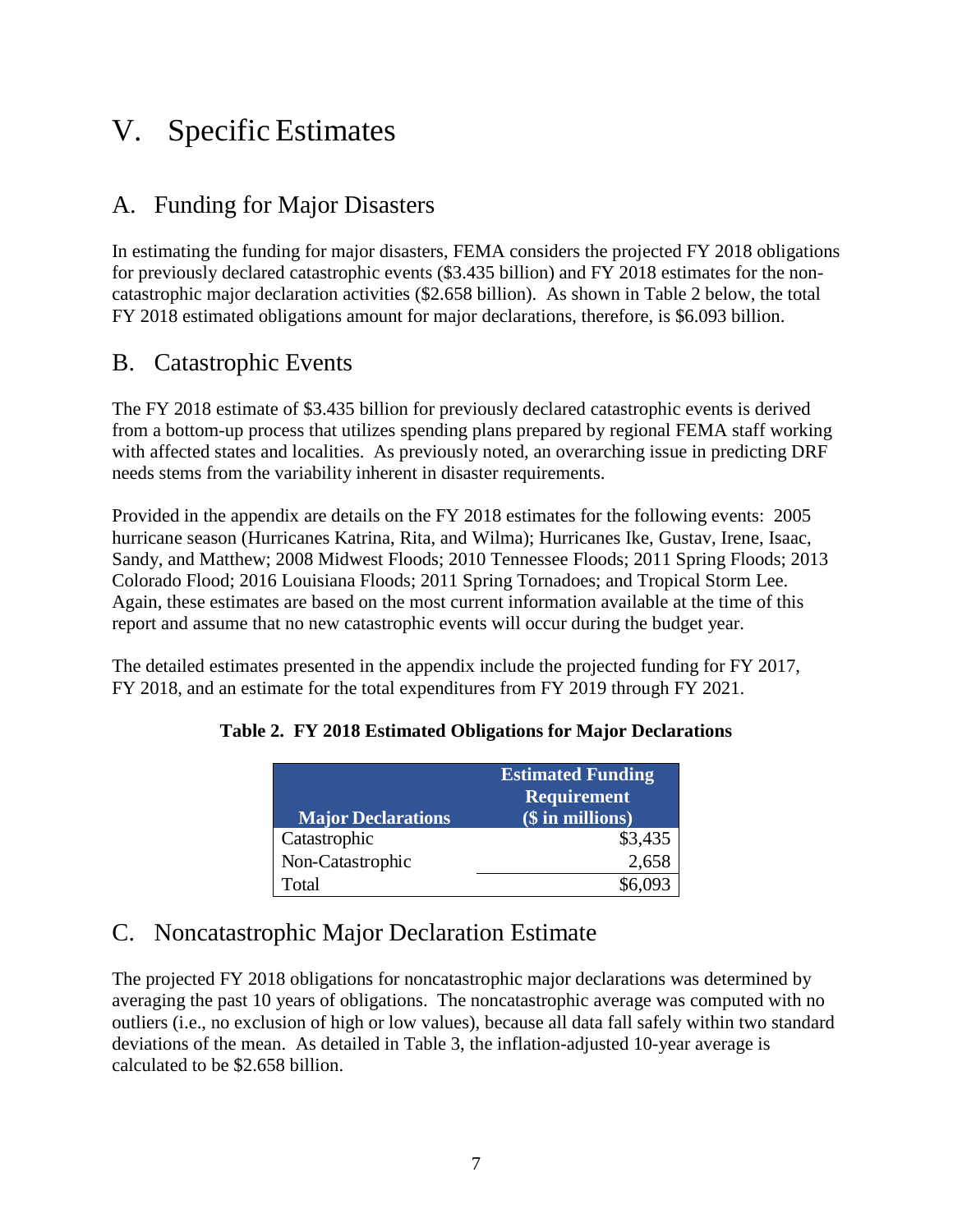<span id="page-9-0"></span>

| <b>Non-Catastrophic Obligations</b> |    |        |  |  |  |  |  |
|-------------------------------------|----|--------|--|--|--|--|--|
| $($$ in millions)                   |    |        |  |  |  |  |  |
| <b>Fiscal Year</b>                  |    |        |  |  |  |  |  |
| 2016                                | \$ | 3,066  |  |  |  |  |  |
| 2015                                |    | 2,021  |  |  |  |  |  |
| 2014                                |    | 1,627  |  |  |  |  |  |
| 2013                                |    | 1,462  |  |  |  |  |  |
| 2012                                |    | 2,093  |  |  |  |  |  |
| 2011                                |    | 2,402  |  |  |  |  |  |
| 2010                                |    | 3,294  |  |  |  |  |  |
| 2009                                |    | 3,827  |  |  |  |  |  |
| 2008                                |    | 3,315  |  |  |  |  |  |
| 2007                                |    | 3,473  |  |  |  |  |  |
| <b>Grand Total</b>                  |    | 26,580 |  |  |  |  |  |
| 10-Year Average                     | \$ | 2,658  |  |  |  |  |  |
|                                     |    |        |  |  |  |  |  |

#### **Table 3. Historical Noncatastrophic**

## <span id="page-9-1"></span>D. Base Funding Estimates

The DRF Base is used to fund emergency declarations (EM), fire management assistance grants (FMAG), pre-declaration surge activities (SU), and programmatic readiness and preparedness activities authorized under the Stafford Act. The FY 2018 DRF Base request is \$559 million, which includes \$294 million for EM, FMAG, and SU, and is based on an inflation-adjusted 10-year average. The request also includes \$241 million for the Disaster Readiness and Support (DRS) account. Consistent with previous-year budget requests, the DRF Base also includes a \$24 million transfer to the DHS Office of Inspector General (OIG) in support of ongoing work to audit FEMA activities related to Major Disaster declarations. Table 4 provides a historical depiction of the Base category funding for Emergencies, Fire Management, and Surge activities. Since the funding for these activities typically is unplanned, the 10-year average of \$294 million formed the basis for the FY 2018 estimates for these categories.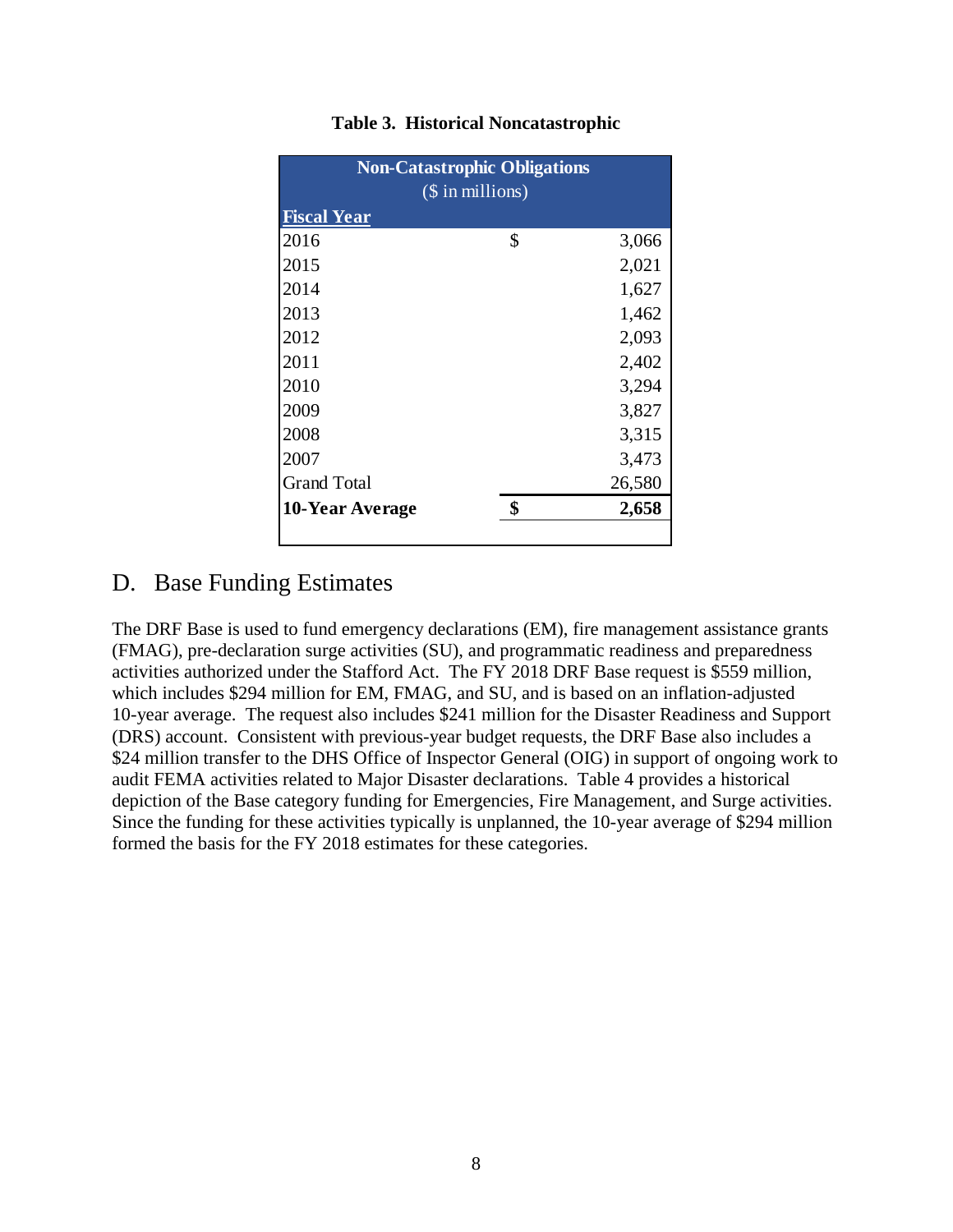<span id="page-10-0"></span>

| <b>All Events</b>  |                    |                        |                  |               |               |
|--------------------|--------------------|------------------------|------------------|---------------|---------------|
| <b>Fiscal Year</b> | <b>Emergencies</b> | <b>Fire Management</b> | <b>Surge</b>     |               | <b>Total</b>  |
| 2016               | \$<br>25, 267, 251 | \$<br>97, 197, 372     | \$<br>11,206,239 | $\mathcal{S}$ | 133,670,862   |
| 2015               | 1,908,545          | 131,812,195            | 12,255,417       |               | 145,976,157   |
| 2014               | 17,785,173         | 108,209,998            | 7,973,443        |               | 133,968,614   |
| 2013               | 55,832,187         | 115,864,727            | 22,555,991       |               | 194,252,905   |
| 2012               | 273,792,565        | 54,725,495             | 37,152,558       |               | 365,670,618   |
| 2011               | 119,957,444        | 33,022,238             | 94,611,622       |               | 247,591,304   |
| 2010               | 48,443,944         | 125,781,857            | 32,528,436       |               | 206,754,237   |
| 2009               | 123,088,508        | 79,276,916             | 29,496,898       |               | 231,862,322   |
| 2008               | 500,118,812        | 140,337,648            | 327,635,145      |               | 968,091,605   |
| 2007               | 184,019,045        | 74,476,204             | 52,782,712       |               | 311,277,961   |
| <b>Grand Total</b> | 1,350,213,474      | 960,704,650            | 628, 198, 461    |               | 2,939,116,585 |
| 10-Year Average    | \$<br>135,021,347  | \$<br>96,070,465       | \$<br>62,819,846 | \$            | 293,911,659   |

|  |  | <b>Table 4. Historical Obligations</b> |
|--|--|----------------------------------------|
|--|--|----------------------------------------|

<span id="page-10-1"></span>Conversely, the DRS category encompasses spending that is controlled through the more traditional annual budgeting process. Therefore, the FY 2018 budget estimate for this category is applied in lieu of the 10-year average. The cumulative average for the EM, FMAG, and SU activities, plus the budget requirement for the DRS category, make up the total \$535 million FY 2018 Base requirement as shown in Table 5 below.

|  | <b>Table 5. Base Estimated Funding Requirements</b> |  |  |
|--|-----------------------------------------------------|--|--|
|--|-----------------------------------------------------|--|--|

| <b>Base Category</b>                                                                                          | <b>Estimated Funding</b><br><b>Requirement</b> |
|---------------------------------------------------------------------------------------------------------------|------------------------------------------------|
| $($$ in millions)                                                                                             |                                                |
| Emergencies                                                                                                   | \$<br>135                                      |
| Fire                                                                                                          | 96                                             |
| Surge                                                                                                         | 63                                             |
| <b>DRS</b>                                                                                                    | 241                                            |
| Total*                                                                                                        | \$<br>535                                      |
| *The difference between the FY 2018 Base requirement and<br>funding request is the \$24M transfer to the OIG. |                                                |

DRS funding was established to bolster FEMA's effectiveness and readiness. It enables FEMA to advance a robust readiness posture to respond to large-scale, complex, presidentially declared major disasters immediately. This posture seeks to avoid costly and inefficient response actions that result from passively waiting for disasters to occur. FEMA manages DRS costs throughout the year. Cost variability in the DRS is driven by the severity of annual disasters, which determines the level of response. Typically, the more active the disaster season, the more these costs shift to the Major Disaster portion of the DRF. Conversely, a less active disaster season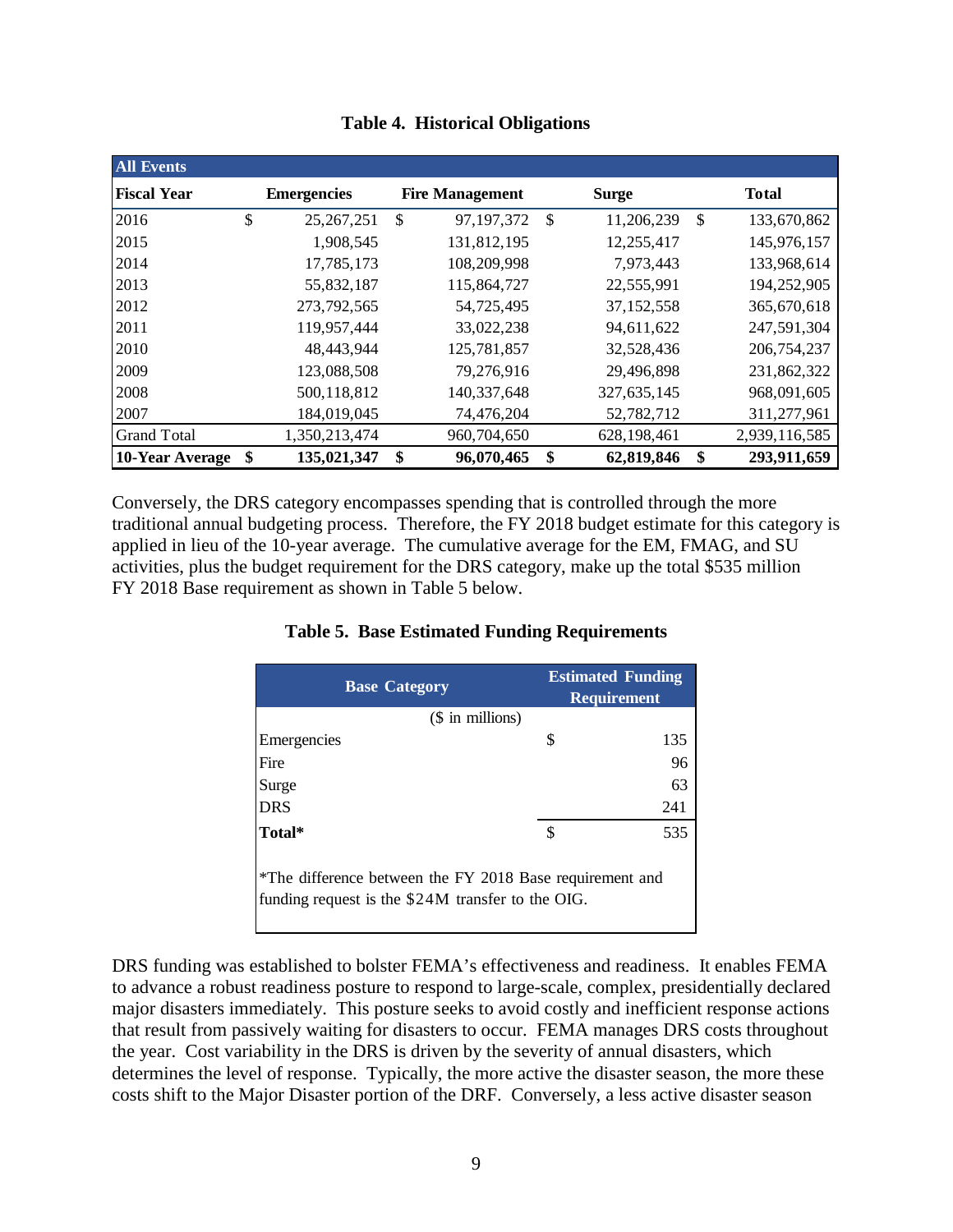results in greater obligations from the DRS. DRS expenses are essential for timely disaster response, responsive customer service, and cost-effective program oversight and delivery. The FY 2018 DRS request of \$241 million is based on FEMA's detailed spending plans.

DRS funds key activities and initiatives, such as:

- Salaries and expenses for Stafford Act employees while not deployed to a specific disaster area;
- Qualifications, training, and equipment for Stafford Act employees;
- Stockpiles and maintenance of prepositioned disaster assets and commodities;
- Support contracts that enable FEMA to mobilize response and recovery capacities as quickly as needed; and
- Non-enterprise IT systems that directly support disaster response and recovery activities.

FEMA has increased the transparency and budgetary discipline of the DRS through the use of detailed annual spending plans and program reviews. DRS Readiness Categories (RC) also have been established for added visibility in reporting cost projections and obligations. DRS RCs include: (1) cadre operational readiness and deployability structure; (2) readiness support contracts and supplies; and (3) information technology support. Each year, FEMA provides its leadership with an objective readiness report that demonstrates cadre preparedness across staffing, equipping, and training metrics. In addition, the introduction of the RC structure helps to justify the resources needed to support cadre operational readiness and response capabilities. This maturing approach preserves ongoing efforts to measure FEMA's current state of readiness and to assess future resource needs better. As a result, FEMA is more equipped to maintain its critical disaster support activities and infrastructure, which ensures the timely delivery of disaster assistance (including better communications, a more effective intake process, more efficient delivery system for disaster commodities, and improved oversight of disaster aid through FEMA's technical assistance contractors).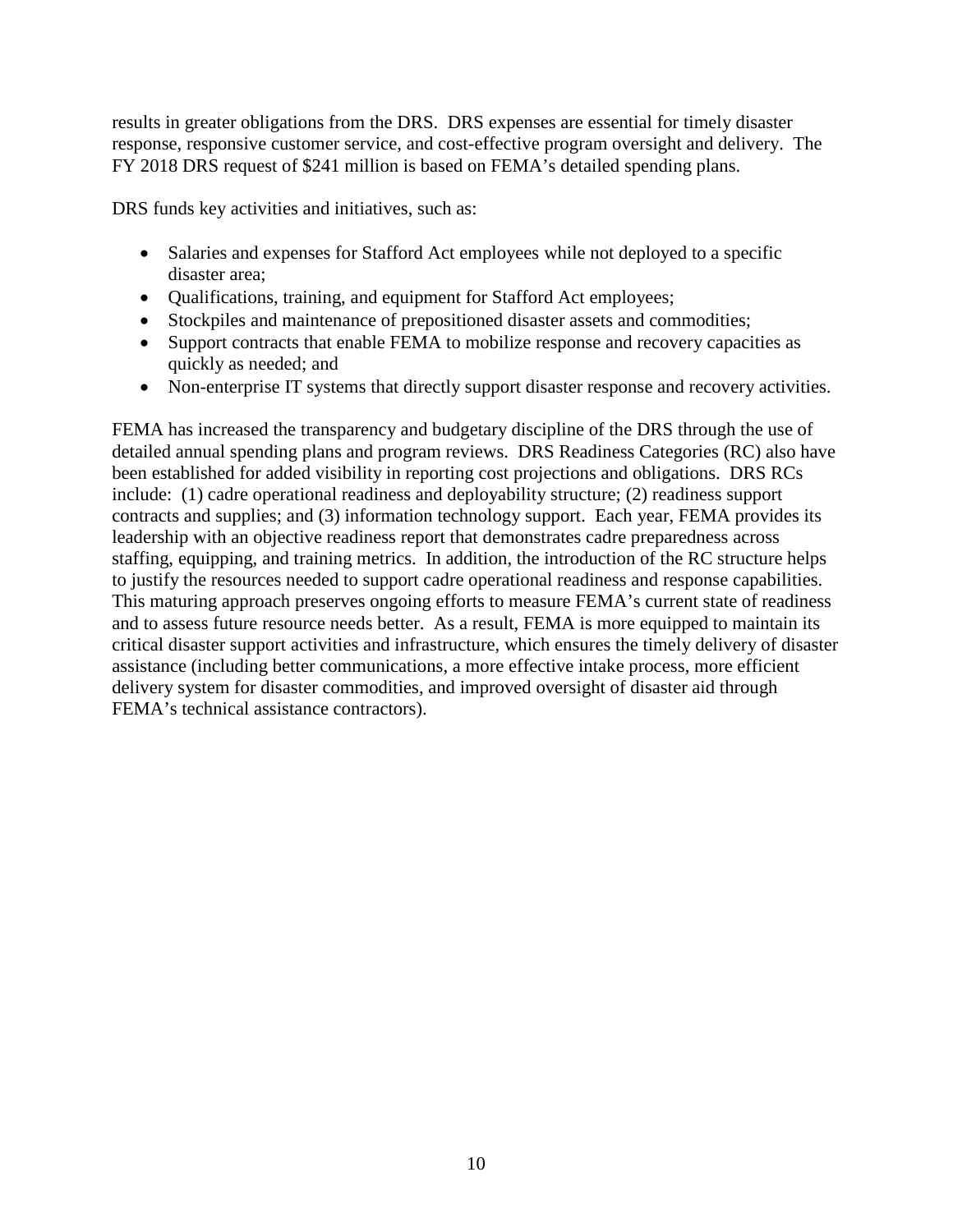<span id="page-12-0"></span>Table 6, shown below, depicts the FY 2018 DRS funding estimate of \$241 million.

| Disaster Readiness and Support (DRS) Summary Obligations by Readiness Category |                                                                                                                                                                                                                                     |                          |  |  |  |
|--------------------------------------------------------------------------------|-------------------------------------------------------------------------------------------------------------------------------------------------------------------------------------------------------------------------------------|--------------------------|--|--|--|
| <b>Readiness Category</b>                                                      | <b>Allowable Costs</b>                                                                                                                                                                                                              | <b>FY18 DRS Estimate</b> |  |  |  |
| <b>Cadre Operational Readiness and Deployability</b>                           |                                                                                                                                                                                                                                     | 104,326,669              |  |  |  |
| Disaster Emplovee Staffing                                                     | Non-Deployed S&B FEMA Corps contract for staff; hiring costs                                                                                                                                                                        | 52.812.947               |  |  |  |
| Disaster Employee Training                                                     | (i.e., recruiting, background investigations, onboarding)<br>Course/Exercise development and delivery costs, travel for training,<br>venue for training                                                                             | 38,552,889               |  |  |  |
| Disaster Employee Equipping                                                    | Uniforms, equipment, telecom (services, devices, lines of service,<br>wireless, wirelines and satellite), replacement and repair costs, and<br>supplies for disaster operations and staff                                           | 12,960,833               |  |  |  |
| <b>Readiness Support Contracts and Supplies</b>                                |                                                                                                                                                                                                                                     | 66,722,880               |  |  |  |
| Readiness Support Contracts and Interagency Agreements                         | IAAs, MOAs, MOUs and contracts necessary for technical<br>assistance, readiness support allowing for quick mobilization                                                                                                             | 49,691,107               |  |  |  |
| Stockpiling                                                                    | Storage, maintenance and delivery of disaster response goods and<br>supplies. Purchase and storage of perishable disaster response<br>supplies and consumables. Purchase and storage of nonperishable<br>disaster response supplies | 14,261,773               |  |  |  |
| Disaster Housing Program (temporary housing units)                             | Temporary housing units and assistance                                                                                                                                                                                              | 2,770,000                |  |  |  |
| <b>Information Technology Support</b>                                          |                                                                                                                                                                                                                                     | 69,759,243               |  |  |  |
| IT Systems                                                                     | Technical support, infrastructure costs, all lifecycle system<br>maintenance costs, cybersecurity, and any other O&M not<br>specified                                                                                               | 69.759.243               |  |  |  |
|                                                                                | <b>TOTAL DRS</b>                                                                                                                                                                                                                    | 240,808,792<br>s         |  |  |  |

#### **Table 6. Readiness Category Reporting Structure**

### <span id="page-12-1"></span>E. Prior Year Carryover

A number of factors influence the actual DRF end-of-year balance. Key factors that affect the FY 2017 ending balance include the actual FY 2017 obligations, recoveries, and appropriations, and funds carried over from FY 2016. As of the monthly congressional DRF report for the month ending March 31, 2017, FEMA estimated that the DRF will end FY 2017 with a balance of \$1.220 billion. As previously noted in Section IV, many factors can and will influence the actual balance. This estimate is a point-in-time calculation that is expected to change before the end of FY 2017.

The carryover balance is not factored in estimating the DRF FY 2018 budget needs for the following reasons:

- Continued potential of new catastrophic or other disaster events that FEMA cannot predict in its current FY 2017 estimates.
- Realization of variances in historical disaster spending averages, beyond the estimates included for FY 2018 and beyond.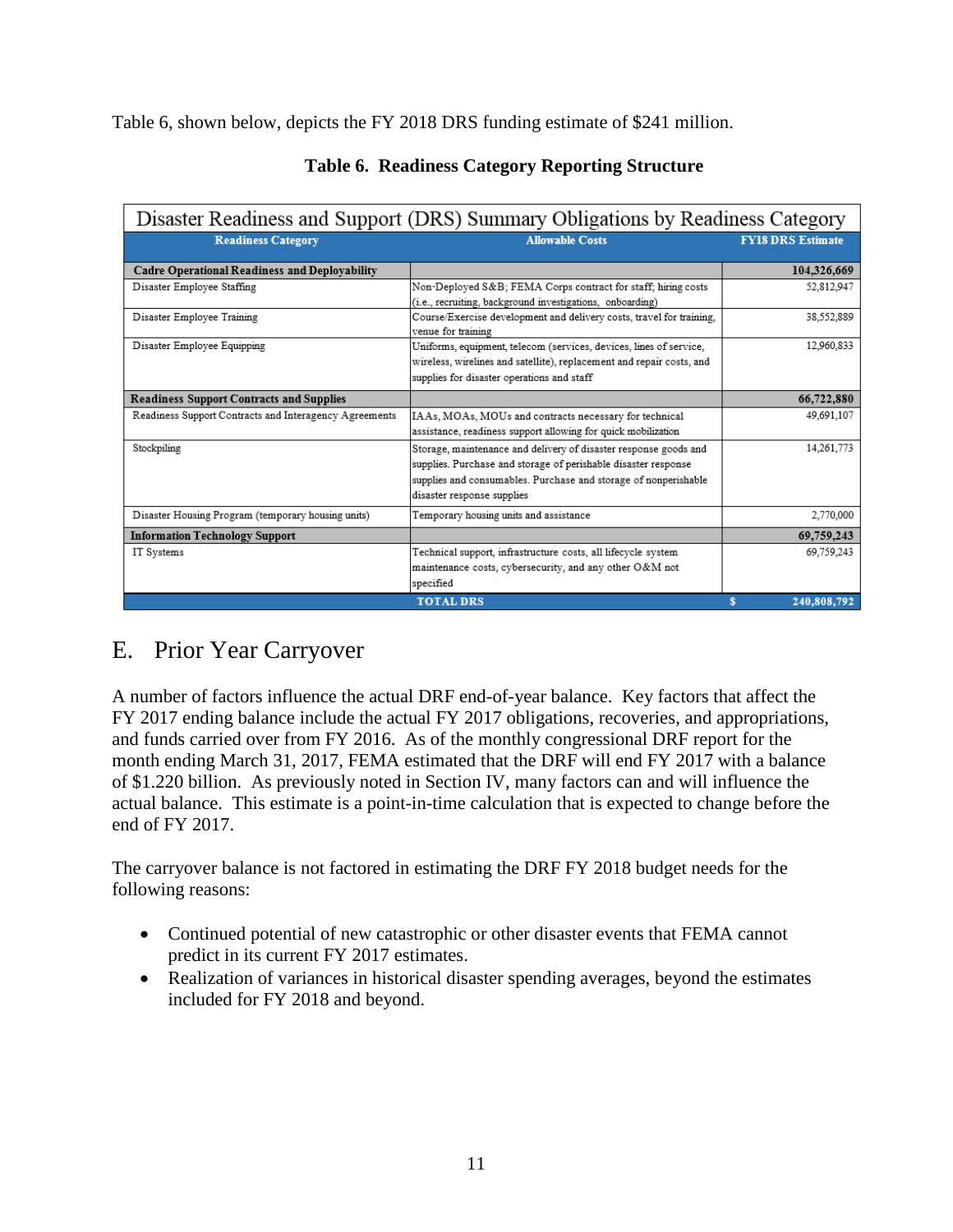## <span id="page-13-0"></span>F. Future Year Carryover

The projected carryover into FY 2019 is dependent on the FY 2017 carryover, FY 2018 appropriations, and FY 2018 obligations.

#### <span id="page-13-1"></span>G. Recoveries

In FY 2018, it is estimated that recoveries for the year will total approximately \$600 million. Recoveries totaled \$629 million, \$801 million, \$1.1 billion, and \$910 million, in FY 2016, FY 2015, FY 2014, and FY 2013, respectively, and currently are projected to be \$750 million in FY 2017. This total is expected to decrease to \$600 million in FY 2018 as a result of potential fewer recoveries from a dwindling source of unliquidated obligations from prior catastrophic events and improved funds management practices implemented by FEMA in recent years.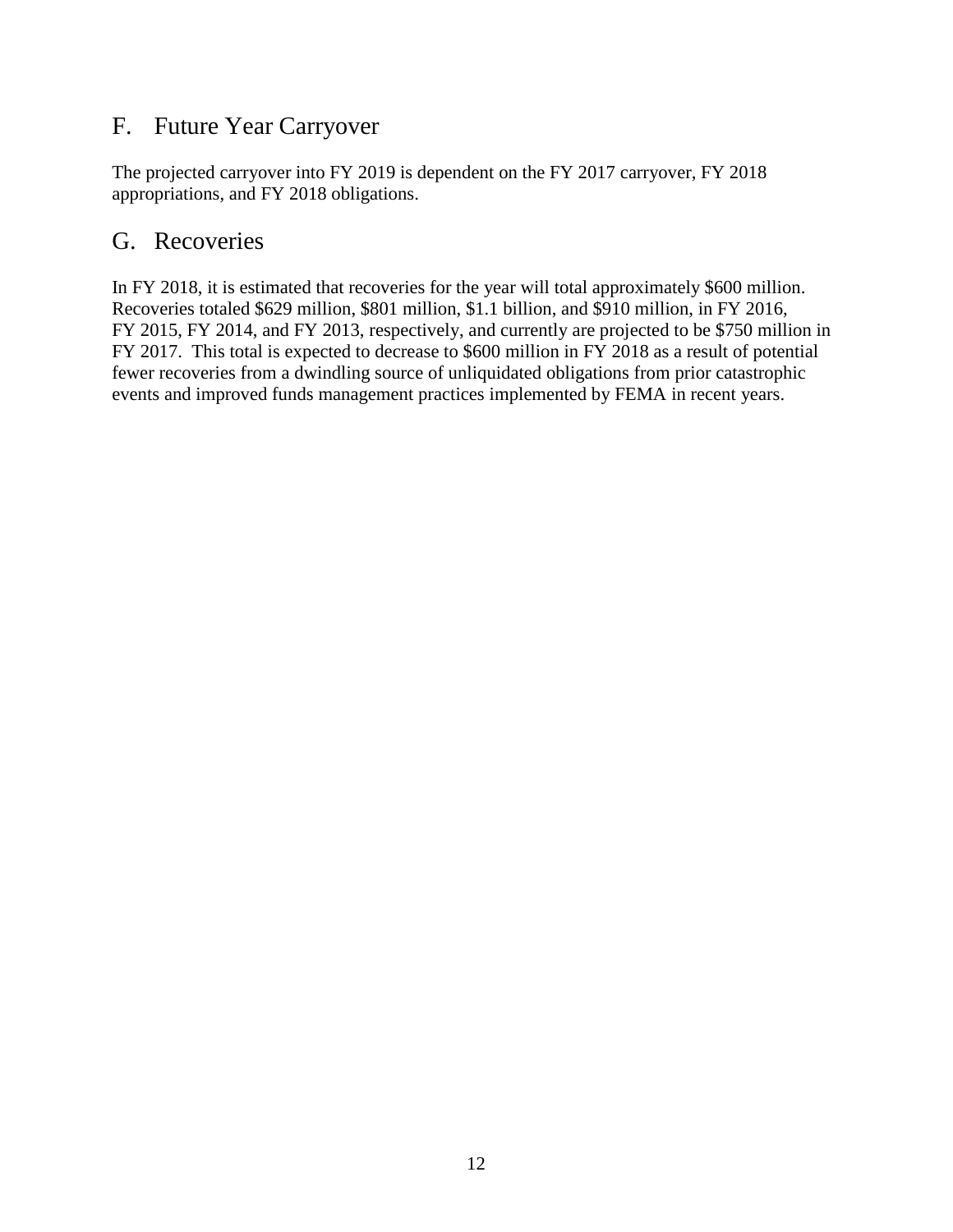<span id="page-14-0"></span>

|                       |              |                  | FY17 Total       |                  |                         |                  |
|-----------------------|--------------|------------------|------------------|------------------|-------------------------|------------------|
|                       |              | Obligations      | Actual &         | <b>FY18</b>      | FY19 Through            |                  |
|                       |              | Through FY16     | <b>Estimated</b> | <b>Estimated</b> | FY21 Estimated          | <b>Total</b>     |
| Event/DR              |              |                  |                  |                  |                         |                  |
| Gustav                |              |                  |                  |                  |                         |                  |
| 1786-LA               | \$           | 1,632            | \$<br>30         | \$<br>45         | \$<br>15                | \$<br>1,722      |
| 1789-AL               |              | 10               |                  |                  |                         | 10               |
| 1793-AR               |              | 6                |                  |                  |                         | 6                |
| 1794-MS               |              | 41               |                  |                  |                         | 41               |
| 1806-FL               |              | 9                |                  |                  |                         | 9                |
|                       | <b>Total</b> | 1,698            | 30               | 45               | 15                      | 1,788            |
|                       |              |                  |                  |                  |                         |                  |
| Ike                   |              |                  |                  |                  |                         |                  |
| 1791-TX               |              | 4,394            | 29               | 26               | 9                       | 4,458            |
| 1792-LA               |              | 353              | 20               | 14               | 5                       | 392              |
| 1797-AL               |              | 8                |                  |                  |                         | $\bf{8}$         |
| 1802-KY               |              | 24               |                  |                  |                         | 24               |
| 1804-AR               |              | 3                |                  |                  |                         | $\mathbf{3}$     |
| 1805-OH               |              | 56               | 49               |                  |                         | 56               |
|                       | <b>Total</b> | 4,838            |                  | 40               | 14                      | 4,941            |
| Katrina Rita Wilma    |              |                  |                  |                  |                         |                  |
| 1602-FL               |              | 235              |                  | 5                | $\boldsymbol{2}$        | 242              |
| 1603-LA               |              | 32,299           | 474              | 659              | 220                     | 33,652           |
| 1604-MS               |              | 10,089           | 37               | 88               | 29                      | 10,243           |
| 1605-AL               |              | 1,034            |                  |                  |                         | 1,034            |
| 1606-TX               |              | 1,878            |                  |                  |                         | 1,878            |
| 1607-LA               |              | 1,904            | 34               | 54               | 18                      | 2,010            |
| 1609-FL               |              | 2,576            | 9                | 56               | 19                      | 2,660            |
|                       | <b>Total</b> | 50,015           | 554              | 862              | 288                     | 51,719           |
| <b>Midwest Floods</b> |              |                  |                  |                  |                         |                  |
| 1760-MO               |              | 3                |                  |                  |                         | 3                |
| 1763-IA               |              | 1,911            | 19               | 11               | 4                       | 1,945            |
| 1765-NE               |              | $\boldsymbol{2}$ |                  |                  |                         | $\overline{2}$   |
| 1766-IN               |              | 214              |                  |                  |                         | 214              |
| 1768-WI               |              | 157              | $\blacksquare$   |                  |                         | 157              |
| 1770-NE               |              | 48               | $\blacksquare$   | ۰                |                         | 48               |
| $1771 - IL$           |              | 96               |                  |                  |                         | 96               |
| 1772-MN               |              | 9                |                  |                  |                         | $\boldsymbol{9}$ |
| 1773-MO               |              | 55               |                  |                  |                         | 55               |
| 1774-SD               |              | 8                |                  |                  |                         | $\bf{8}$         |
| 1775-OK               |              | 11               |                  |                  |                         | 11               |
| 1776-KS               |              | 64               |                  |                  |                         | 64               |
| 1777-MI               |              | 18               |                  |                  |                         | 18               |
|                       | <b>Total</b> | 2,596            | 19               | 11               | $\overline{\mathbf{4}}$ | 2,630            |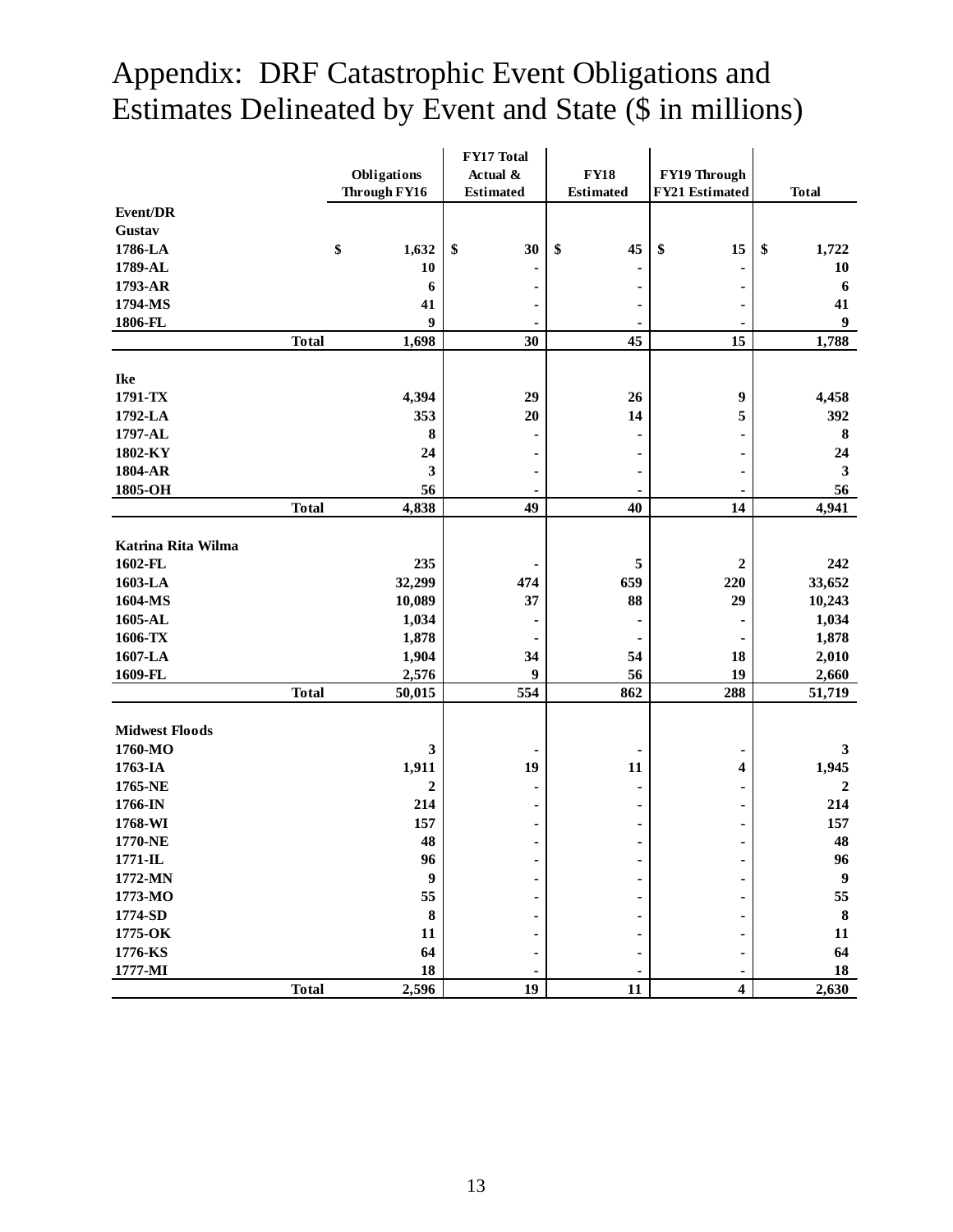|                       |              |              | FY17 Total              |                  |                       |              |
|-----------------------|--------------|--------------|-------------------------|------------------|-----------------------|--------------|
|                       |              | Obligations  | Actual &                | <b>FY18</b>      | FY19 Through          |              |
|                       |              | Through FY16 | <b>Estimated</b>        | <b>Estimated</b> | <b>FY21 Estimated</b> | <b>Total</b> |
| Event/DR              |              |              |                         |                  |                       |              |
| <b>TN Floods</b>      |              |              |                         |                  |                       |              |
| 1909-TN               |              | 540          | 5                       | 26               | 9                     | 580          |
|                       | <b>Total</b> | 540          | $\overline{\mathbf{5}}$ | 26               | $\boldsymbol{9}$      | 580          |
|                       |              |              |                         |                  |                       |              |
| 2011 Spring Tornadoes |              |              |                         |                  |                       |              |
| 1971-AL               |              | 709          | 3                       | 19               | 6                     | 737          |
| 1972-MS               |              | 68           | 3                       | $\boldsymbol{2}$ | 1                     | 74           |
| 1973-GA               |              | 46           |                         | 5                | 2                     | 53           |
| 1974-TN               |              | 92           |                         |                  | $\blacksquare$        | 92           |
| 1975-AR               |              | 104          | ٠                       | $\mathbf 2$      | 1                     | 107          |
| 1976-KY               |              | 60           | 3                       | $\mathbf{1}$     |                       | 64           |
| 1980-MO               |              | 517          | 8                       | ÷                | $\blacksquare$        | 525          |
|                       | <b>Total</b> | 1,596        | 17                      | 29               | 10                    | 1,652        |
|                       |              |              |                         |                  |                       |              |
| 2011 Spring Floods    |              |              |                         |                  |                       |              |
| 1981-ND               |              | 642          | 11                      | 6                | $\boldsymbol{2}$      | 661          |
| 1982-MN               |              | 28           |                         |                  |                       | 28           |
| 1983-MS               |              | 36           | ٠                       | ٠                | ۰                     | 36           |
| 1984-SD               |              | 82           | $\blacksquare$          | ٠                | $\blacksquare$        | 82           |
|                       | <b>Total</b> | 788          | 11                      | 6                | $\overline{2}$        | 807          |
|                       |              |              |                         |                  |                       |              |
| <b>Irene</b>          |              |              |                         |                  |                       |              |
| 4017-PR               |              | 138          | 5                       |                  | ۰                     | 143          |
| 4019-NC               |              | 196          | 3                       |                  |                       | 199          |
| 4020-NY               |              | 897          | 39                      | 12               | 4                     | 952          |
| 4021-NJ               |              | 405          | 12                      |                  |                       | 417          |
| 4022-VT               |              | 327          | 8                       | -                |                       | 335          |
| 4023-CT               |              | 78           |                         | $\blacksquare$   |                       | 78           |
| 4024-VA               |              | 72           | $\boldsymbol{2}$        | $\boldsymbol{2}$ | 1                     | 77           |
| 4025-PA               |              | 101          |                         | $\blacksquare$   |                       | 101          |
| 4026-NH               |              | 27           | ٠                       | $\mathbf{1}$     |                       | 28           |
| 4027-RI               |              | 12           |                         |                  |                       | 12           |
| 4028-MA               |              | 50           | $\boldsymbol{2}$        | $\mathbf{1}$     |                       | 53           |
| 4032-ME               |              | 3            |                         |                  |                       | $\mathbf{3}$ |
| 4034-MD               |              | 25           |                         |                  |                       | 25           |
| 4036-DC               |              | 3            | $\blacksquare$          |                  |                       | $\mathbf{3}$ |
| 4037-DE               |              | 3            |                         |                  |                       | $\mathbf{3}$ |
|                       | <b>Total</b> | 2,337        | 71                      | 16               | 5                     | 2,429        |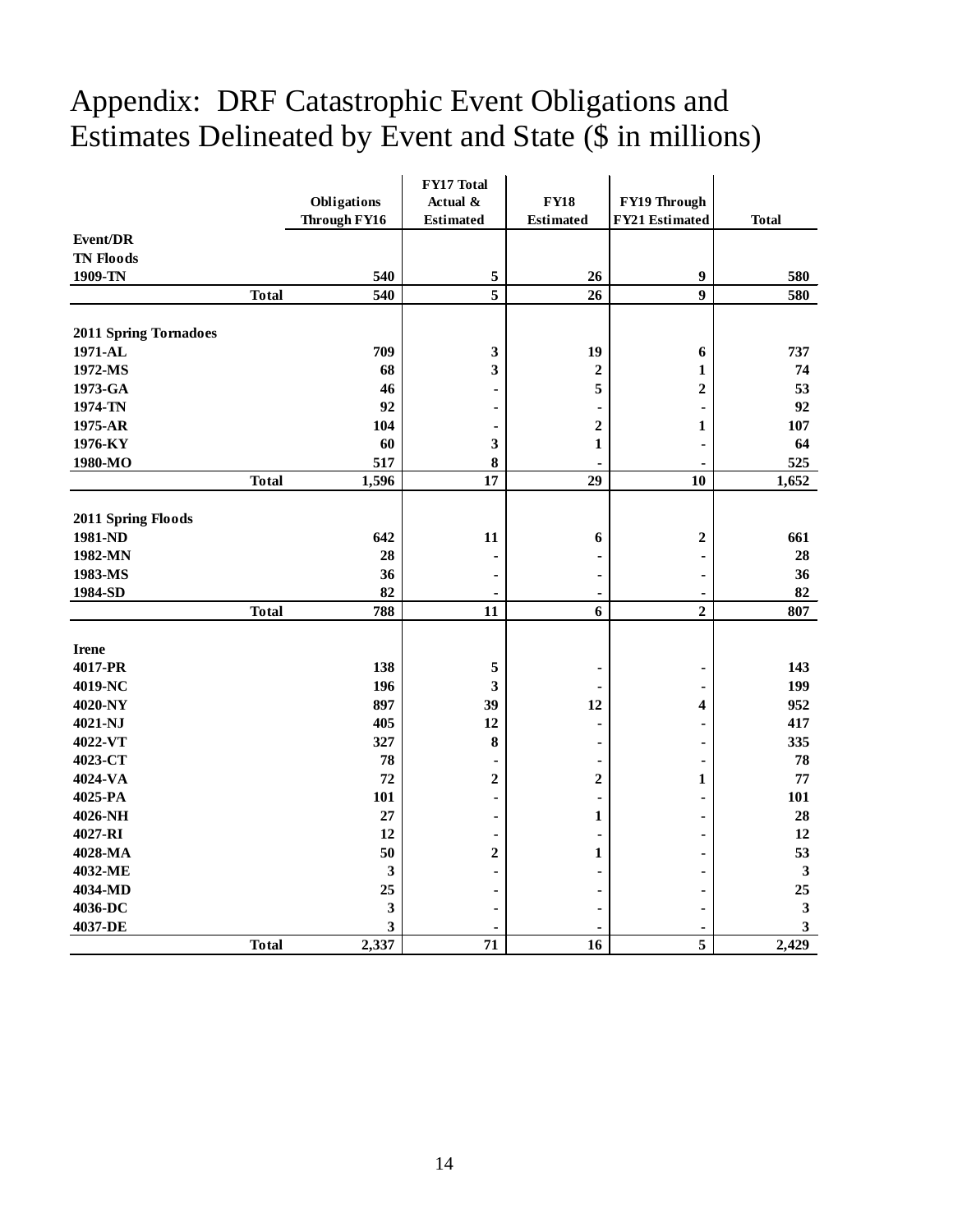|                     |                     | FY17 Total       |                         |                  |                         |
|---------------------|---------------------|------------------|-------------------------|------------------|-------------------------|
|                     | Obligations         | Actual &         | <b>FY18</b>             | FY19 Through     |                         |
|                     | Through FY16        | <b>Estimated</b> | <b>Estimated</b>        | FY21 Estimated   | <b>Total</b>            |
| <b>Event/DR</b>     |                     |                  |                         |                  |                         |
| Lee                 |                     |                  |                         |                  |                         |
| 4030-PA             | 376                 | 4                |                         |                  | 380                     |
| 4031-NY             | 451                 | 20               | 22                      | 8                | 501                     |
| 4038-MD             | 13                  | 1                | 1                       |                  | 15                      |
| 4039-NJ             | 6                   |                  |                         |                  | $\boldsymbol{6}$        |
| 4041-LA             | 8                   |                  |                         |                  | $\bf{8}$                |
| 4045-VA             | 8                   | 1                |                         |                  | 9                       |
|                     | <b>Total</b><br>862 | 26               | 23                      | 8                | 919                     |
|                     |                     |                  |                         |                  |                         |
| <b>Isaac</b>        |                     |                  |                         |                  |                         |
| 4080-LA             | 689                 | 21               | 7                       | $\boldsymbol{2}$ | 719                     |
| 4081-MS             | 96                  | $\boldsymbol{2}$ | 1                       | 1                | 100                     |
| 4082-AL             | 10                  | ٠                |                         |                  | 10                      |
| 4084-FL             | 30                  | 3                | 1                       | $\blacksquare$   | 34                      |
|                     | 825                 | 26               | 9                       | 3                | 863                     |
| <b>Sandy</b>        |                     |                  |                         |                  |                         |
| 4085-NY             | 15,709              | 1,532            | 1,527                   | 244              | 19,012                  |
| 4086-NJ             | 3,118               | 235              | 100                     | 34               | 3,487                   |
| 4087-CT             | 124                 | $\overline{2}$   | 1                       |                  | 127                     |
| 4089-RI             | 18                  |                  | 1                       |                  | 19                      |
| 4090-DE             | 8                   |                  |                         |                  | $\bf{8}$                |
| 4091-MD             | 49                  |                  |                         |                  | 49                      |
| 4092-VA             | 14                  |                  |                         |                  | 14                      |
| 4093-WV             | 23                  |                  | 1                       |                  | 24                      |
| 4095-NH             | 3                   |                  |                         |                  | $\mathbf{3}$            |
| 4096-DC             | 4                   |                  |                         |                  | $\overline{\mathbf{4}}$ |
| 4097-MA             | 17                  | 3                | 1                       |                  | 21                      |
| 4098-OH             | 23                  | 3                |                         |                  | 26                      |
| 4099-PA             | 17                  |                  |                         |                  | 17                      |
|                     | 19,127              | 1,775            | 1,631                   | 278              | 22,811                  |
|                     |                     |                  |                         |                  |                         |
| 2013 Colorado Flood |                     |                  |                         |                  |                         |
| 4145-CO             | 619                 | 40               | 3                       | 1                | 663                     |
|                     | 619                 | 40               | $\overline{\mathbf{3}}$ | $\mathbf{1}$     | 663                     |